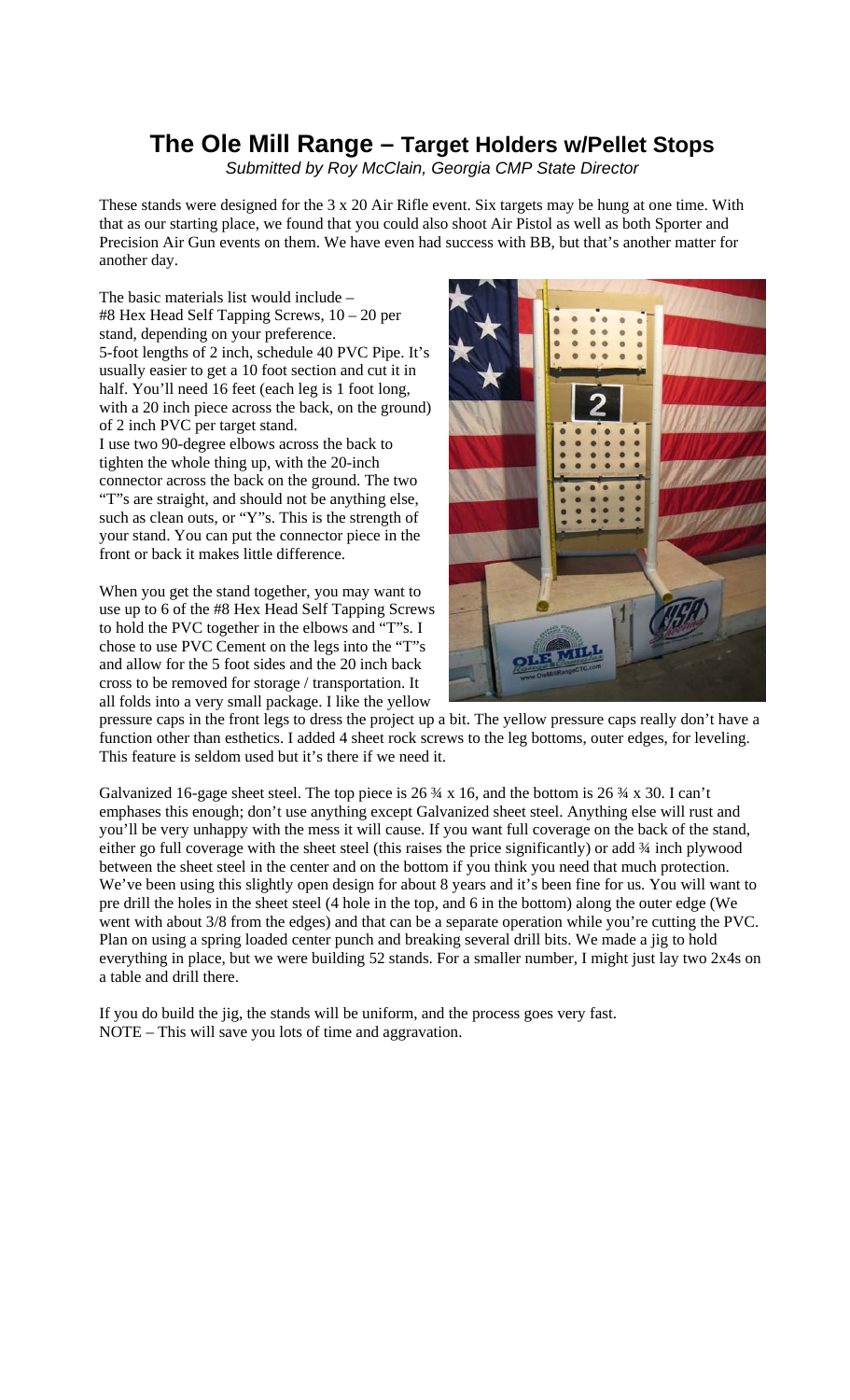Cutting the slot in the PVC for the cardboard was the missing link in this whole process. We went through about a dozen trial and error stands before we figured this one out. When you cut (Lengthwise) PVC, it contracts or shrinks. When you get ready to cut your side pieces, I recommend using a table saw with a fence, and either two blades, (side by side), or a dado to cut the slot  $\frac{1}{4}$  of an inch. You can make a 2 x 4 guide and screw it (Three screws seemed to work fine) to the PVC so that it holds is all slides evenly and straight (A crooked cut, means throw that side away and start over…). Most PVC Pipe has lettering on it and surprisingly it's straight enough to use as a guide. Here's the magic of the whole operation. Stop, read this then read it again! Do not cut the PVC side pieces all the way from end to end. Put a stop mark 6 inches from the bottom, or better yet, put a mechanical stop on your table saw so that the side only goes through  $4\frac{1}{2}$  feet. That along with the  $\frac{1}{4}$  inch cut will allow the PVC to hold the cardboard firmly, but not too tight. If you cut completely from end to end, throw that side away…

A word on acquiring materials. Cost will vary from location to location as well as with your supporters. We paid for some of our Galvanized Sheet steel and got some donated. Over the course of a couple of years, as we grew, the price of 16 gage Galvanized Sheet Steel tripled in price. That's one of the factors in the dimensions we used. We cut as many pieces as we could out of a large sheet. Sheet Metal prices fluctuate; check prices in your local area before you lock yourself into the amount of metal you are going to use. PVC Pipe and the Elbows and "T"s were mostly given to us by a friendly Plumbing Supply and Local Plumber. Free is hard to beat. We did go to Lowe's and Home Depot for a few odds and ends and they would give us a very small discount (about 10% as I recall) , but that was it. Even if you pay cost to a Local Plumbing Supply, it's about half of what's marked at the big Home Care Stores. Just depends on your budget and number of stands you're building. Don't forget to mark your Target Heights per the Rule Book. You'll note the black center marks in the photos. Center the two Sighter Bulls on the black marks and you should be legal. We also use small metal rods to hang replaceable cardboard. We attach the Targets to the Cardboard with Bulldog Clips and it's very secure, Flat, and easy and quick to hang and remove targets. The more stands you have, the more this time savings will mean to you.

## **5.5.4 Target Heights**

Target holders on the range must facilitate the placement of the targets at the correct height. Correct target heights, when measured from the level of the firing point to the center of the target are:

Prone position 0.5 meters (19.7 in.) ( $\pm$  10 cm. or 4 in.) Standing position 1.4 meter (55 in.) ( $\pm$  5 cm. or 2 in.) Kneeling position 0.8 meters (31.5 in.) ( $\pm$  10 cm. or 4 in.)

Roy McClain EODTNT1@aol.com (678) 772-8185 cell Spalding County 4H - The Ole Mill Range Complex – Griffin GA